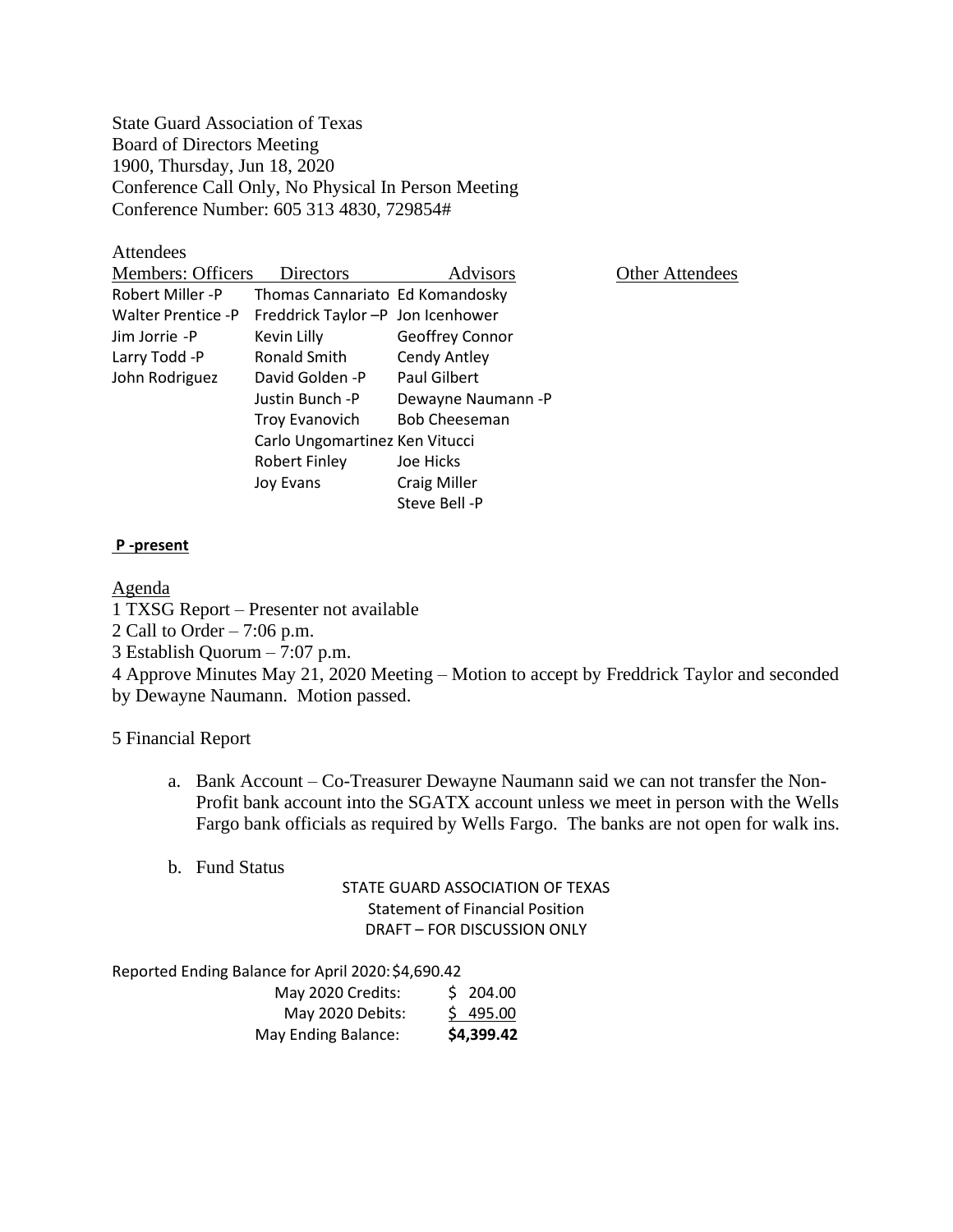|                              | 111-11 di ISIL.                                          |                                                                                                                                                             |
|------------------------------|----------------------------------------------------------|-------------------------------------------------------------------------------------------------------------------------------------------------------------|
| <b>Unreconciled Credits:</b> | 599.00<br>S.<br>\$34,669.70<br>\$5,000.00<br>\$44,668.12 | Membership Deposit 10 JUN 2020<br>Non-Profit Balance as of 31 DEC 2019<br>Bell Helicopter Grant to 1 <sup>st</sup> BDE<br><b>Total Unreconciled Credits</b> |
| Unreconciled Liabilities:    | \$31,443.43                                              | Earmarked encumbrances against<br>Non-Profit Balance Transfer                                                                                               |
|                              | \$5,000.00                                               | Bell Helicopter Grant to 1 <sup>st</sup> BDE                                                                                                                |

In-Transit:

## **Ending Balance for May 2020 \$ 8,224.69**

The ending balance shown herein does not include any "Board Approved" expenditures.

# 6 Committee Reports

- a. Membership Dewayne Naumann spoke of the membership list which he sent to all listed herein earlier this date. There are 98 paid members. An expanded data base system is being developed to better detail information on each member including renewals and other items. He noted seven members have dual membership with SGAUS.
- b. Awards Clean up of Current Words President Miller advised that Committee Chair Cendy Antley is working on polishing the awards wording. Miller noted that additional presentations/awards may be availble for commanders. Freddrick Taylor will be sent an individual's award for a presentation. Dewayne Naumann said he would handle that task. Brief discussion on Annual Training schedules and the use of the SGATX power point presentation.
- c. History MOU Pending defining relationship between SGATX and TXSG Historical Det. - President Miller said he met with the Historical folks last Saturday at Camp Mabry and he noted progress in the wording of the memorandum. He said attorneys must review the document.

# 7 Old Business

a. Web site – Chair Jim Jorie gave a detailed update on the status of site development and issues therein. He noted purchase (at his own expense) of a business package from Go Daddy to make it easier to include other portions and advantages of the web site. He spoke of the control of the domain name, corporate advertising, a credit hosting company and many related aspects of the site being developed. He related other aspects of the site which are being developed.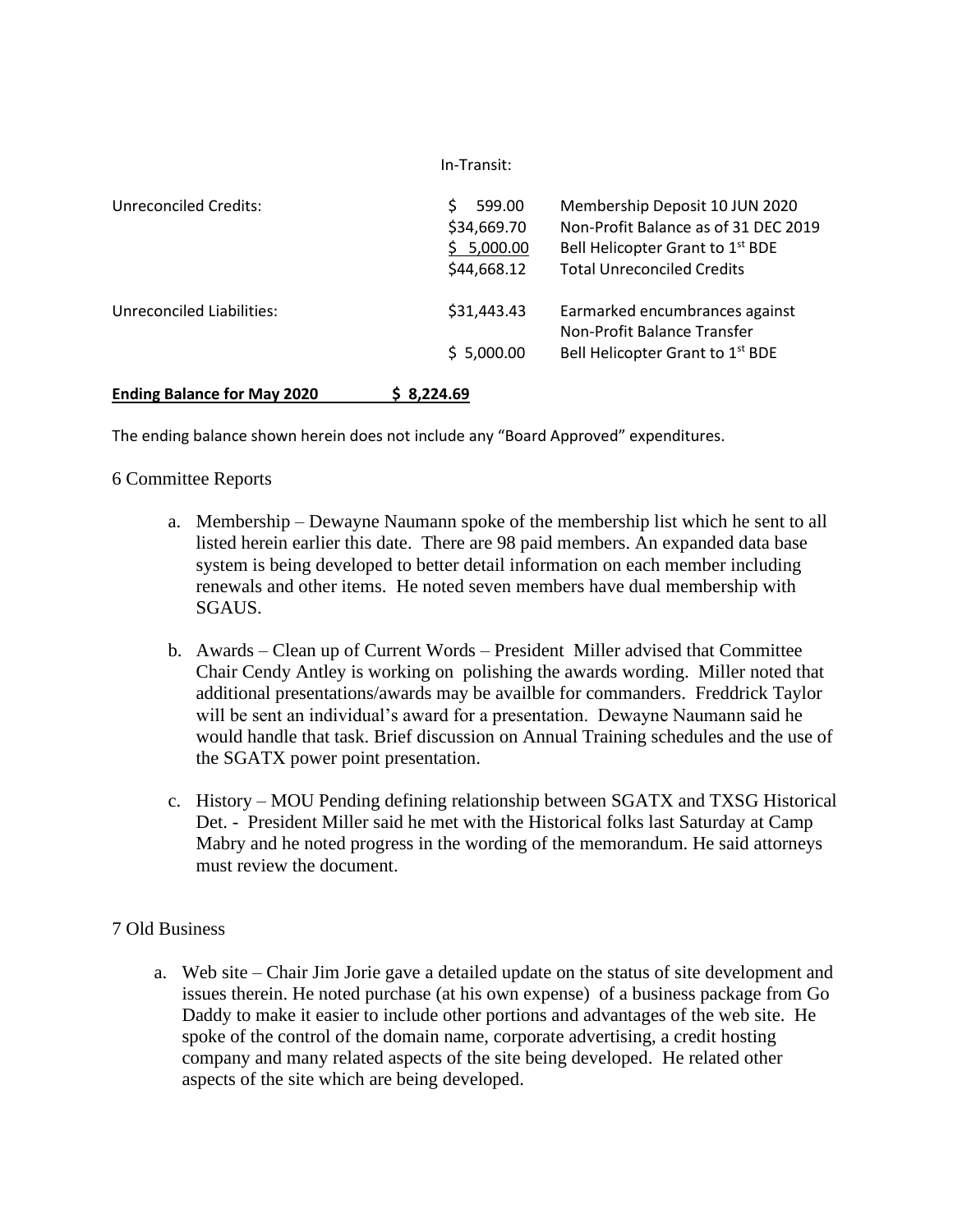- b. Membership Certificate and Card for Members President Miller said the certificates and cards need to be generated and distributed. Dewayne Naumann said he would get those items and mail the certificates and ribbons to the appropriate Brigades for additional distribution. Walter Prentice said SAGUS would handle their membership certificates and ribbons to individuals once they get the list.
- c. SOP for Treasurer President Miller said that process is continuing.
- d. Copyrite or Trademark for Logo, ribbons and medals President Miller said he met with Attorney Adams in San Antonio regarding this project. Miller explained the details of acquring the Trademark and Copyrite items necessary for the Texas Secretary of State.
- e. Term of Office for Brigade Board Members President Miller said he still needs a response from some and he will attempt to obtain that soon.

8 -New Business –

a. TXSG T4 and TMD – SGATX run Country Store or G Store – A discusson on how to run the sales effort was led by President Miller. Jim Jarvis said the method would involve automation on the web site including drop shipping of items ordered. He noted more work is being done on that aspect of the web site. Miller said additional discussion was necessary prior to any decision.

- b. Deadline for dropping Facebook Group members who have not joined the SGATX – Bob Cheeseman has requested a date in order to keep the Facebook users to be members of the SGATX. Freeddrick Taylor explained how the public can view with site, but only members can post. Discussion continued. It was decided to contine until December 31, 2020 before any members are dropped from the Facebook site.
- c. Accept \$5,000 Donation from Bell Helicopter to benefit the  $1<sup>st</sup> BDE.$  President Miller announced the donation. There was no comment.

Dewayne Numann said he had some bills to be paid. To Secretary Todd, \$136. for frames for Charlie Miller award at January event. Todd said he noted previously that it was a donation. To Dewayne Naumann reimbursement for the post office box rental in the amount of \$106. To SAGUS in the amount of \$826. for membership. Motion to pay the bills from Jim Jorie and seconded by David Golden. Motion passed.

President Miller said he feels our membership will grow and we'll be successful. He asked if all agreed to the evening conference call. Brief discussion followed.